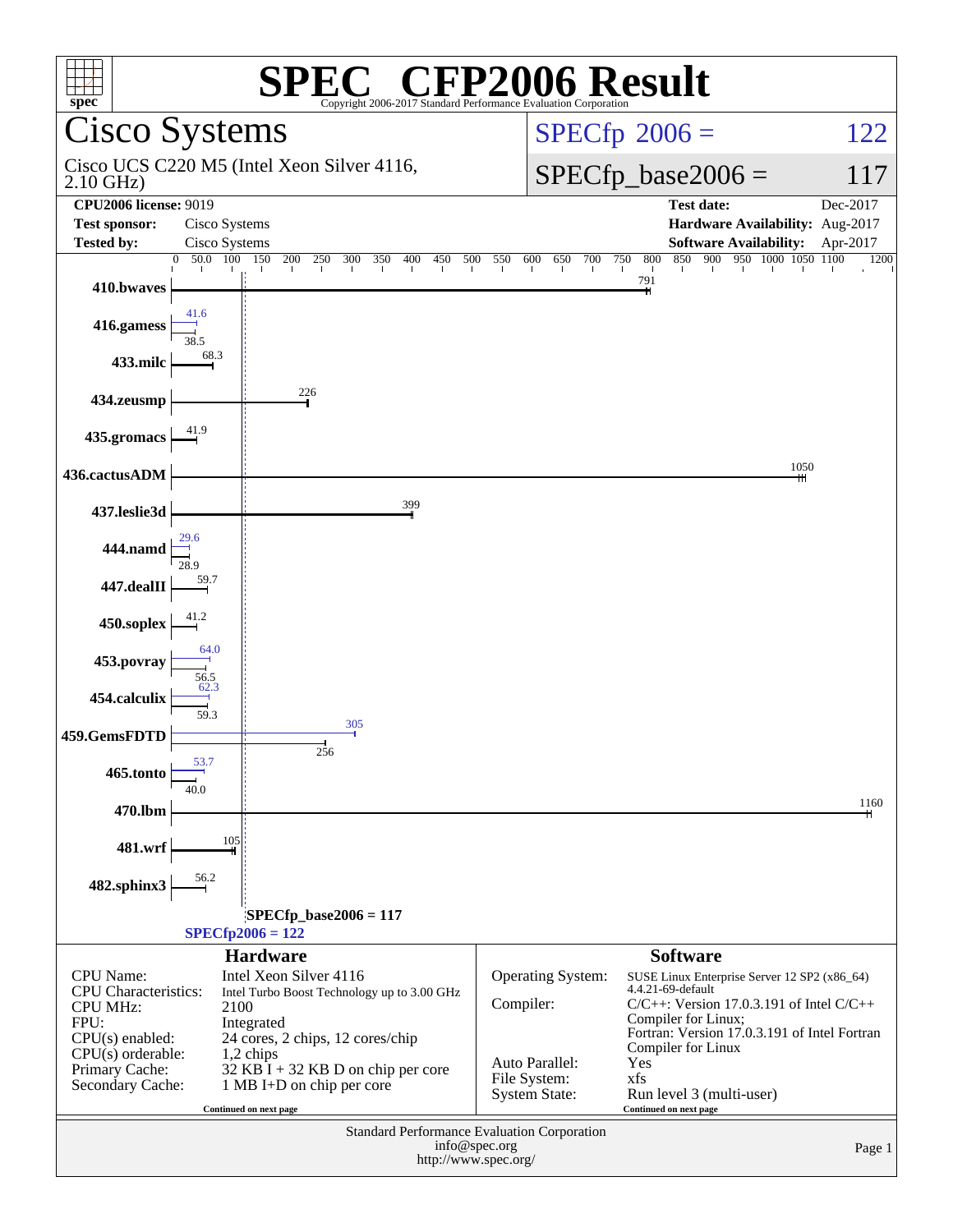

## Cisco Systems

#### 2.10 GHz) Cisco UCS C220 M5 (Intel Xeon Silver 4116,

 $SPECfp2006 = 122$  $SPECfp2006 = 122$ 

### $SPECfp\_base2006 = 117$

| <b>CPU2006 license: 9019</b>         |                                                                                                     |                                                            | <b>Test date:</b><br>Dec-2017             |  |  |  |
|--------------------------------------|-----------------------------------------------------------------------------------------------------|------------------------------------------------------------|-------------------------------------------|--|--|--|
| <b>Test sponsor:</b>                 | Cisco Systems                                                                                       |                                                            | Hardware Availability: Aug-2017           |  |  |  |
| <b>Tested by:</b>                    | Cisco Systems                                                                                       |                                                            | <b>Software Availability:</b><br>Apr-2017 |  |  |  |
| L3 Cache:<br>Other Cache:<br>Memory: | 16.5 MB I+D on chip per chip<br>None<br>384 GB (24 x 16 GB 2Rx4 PC4-2666V-R,<br>running at $2400$ ) | <b>Base Pointers:</b><br>Peak Pointers:<br>Other Software: | $64$ -bit<br>$32/64$ -bit<br>None         |  |  |  |
| Disk Subsystem:<br>Other Hardware:   | 1 x 600 GB SAS HDD, 10K RPM<br>None                                                                 |                                                            |                                           |  |  |  |

**[Results Table](http://www.spec.org/auto/cpu2006/Docs/result-fields.html#ResultsTable)**

| Round Tavn                                                                                           |                |              |                |       |                |       |                |              |                |              |                |              |
|------------------------------------------------------------------------------------------------------|----------------|--------------|----------------|-------|----------------|-------|----------------|--------------|----------------|--------------|----------------|--------------|
|                                                                                                      | <b>Base</b>    |              |                |       |                |       | <b>Peak</b>    |              |                |              |                |              |
| <b>Benchmark</b>                                                                                     | <b>Seconds</b> | <b>Ratio</b> | <b>Seconds</b> | Ratio | <b>Seconds</b> | Ratio | <b>Seconds</b> | <b>Ratio</b> | <b>Seconds</b> | <b>Ratio</b> | <b>Seconds</b> | <b>Ratio</b> |
| 410.bwayes                                                                                           | 17.2           | 789          | 17.1           | 796   | 17.2           | 791   | 17.2           | 789          | 17.1           | 796          | 17.2           | <u>791</u>   |
| 416.gamess                                                                                           | 509            | 38.5         | 508            | 38.5  | 508            | 38.5  | 470            | 41.7         | 471            | 41.6         | 471            | 41.6         |
| $433$ .milc                                                                                          | 134            | 68.3         | 137            | 67.0  | 134            | 68.6  | <u>134</u>     | 68.3         | 137            | 67.0         | 134            | 68.6         |
| 434.zeusmp                                                                                           | 40.5           | 225          | 40.1           | 227   | 40.2           | 226   | 40.5           | 225          | 40.1           | 227          | 40.2           | 226          |
| 435.gromacs                                                                                          | 171            | 41.9         | 170            | 41.9  | 170            | 41.9  | 171            | 41.9         | <b>170</b>     | 41.9         | 170            | 41.9         |
| 436.cactusADM                                                                                        | 11.4           | 1050         | 11.3           | 1060  | 11.4           | 1040  | 11.4           | 1050         | 11.3           | 1060         | 11.4           | 1040         |
| 437.leslie3d                                                                                         | 23.6           | 399          | 23.5           | 401   | 23.6           | 398   | 23.6           | 399          | 23.5           | 401          | 23.6           | 398          |
| 444.namd                                                                                             | 278            | 28.9         | 278            | 28.9  | 278            | 28.9  | 271            | 29.5         | 271            | 29.6         | 271            | 29.6         |
| 447.dealII                                                                                           | 191            | 59.8         | 192            | 59.7  | 192            | 59.7  | 191            | 59.8         | <u>192</u>     | 59.7         | 192            | 59.7         |
| $450$ .soplex                                                                                        | 202            | 41.2         | 203            | 41.1  | 202            | 41.3  | 202            | 41.2         | 203            | 41.1         | 202            | 41.3         |
| $453$ .povray                                                                                        | 94.2           | 56.5         | 94.1           | 56.5  | 94.3           | 56.4  | 83.1           | 64.0         | 83.4           | 63.8         | 83.0           | 64.1         |
| 454.calculix                                                                                         | 139            | 59.4         | 139            | 59.3  | 139            | 59.2  | 132            | 62.5         | 133            | 62.2         | 132            | 62.3         |
| 459.GemsFDTD                                                                                         | 41.4           | 256          | 41.5           | 256   | 41.7           | 255   | 34.7           | 306          | 34.9           | 304          | 34.8           | 305          |
| 465.tonto                                                                                            | 246            | 40.1         | 246            | 39.9  | 246            | 40.0  | 183            | 53.7         | 183            | 53.7         | 183            | 53.7         |
| 470.1bm                                                                                              | 11.8           | 1160         | 11.8           | 1160  | 11.9           | 1160  | 11.8           | <b>1160</b>  | 11.8           | 1160         | 11.9           | 1160         |
| 481.wrf                                                                                              | 107            | 105          | 106            | 106   | 111            | 100   | 107            | 105          | 106            | 106          | 111            | 100          |
| 482.sphinx3                                                                                          | 347            | 56.2         | 347            | 56.2  | 347            | 56.1  | 347            | 56.2         | 347            | 56.2         | 347            | 56.1         |
| Decute ennear in the order in which thay were my Dold underlined tout indicates a madien measurement |                |              |                |       |                |       |                |              |                |              |                |              |

Results appear in the [order in which they were run.](http://www.spec.org/auto/cpu2006/Docs/result-fields.html#RunOrder) Bold underlined text [indicates a median measurement.](http://www.spec.org/auto/cpu2006/Docs/result-fields.html#Median)

### **[Operating System Notes](http://www.spec.org/auto/cpu2006/Docs/result-fields.html#OperatingSystemNotes)**

Stack size set to unlimited using "ulimit -s unlimited"

### **[Platform Notes](http://www.spec.org/auto/cpu2006/Docs/result-fields.html#PlatformNotes)**

BIOS Settings: Intel HyperThreading Technology set to Disabled CPU performance set to Enterprise Power Performance Tuning set to OS SNC set to Disabled IMC Interleaving set to Auto Patrol Scrub set to Disabled Sysinfo program /home/cpu2006-1.2/config/sysinfo.rev6993 Revision 6993 of 2015-11-06 (b5e8d4b4eb51ed28d7f98696cbe290c1)

Continued on next page

Standard Performance Evaluation Corporation [info@spec.org](mailto:info@spec.org) <http://www.spec.org/>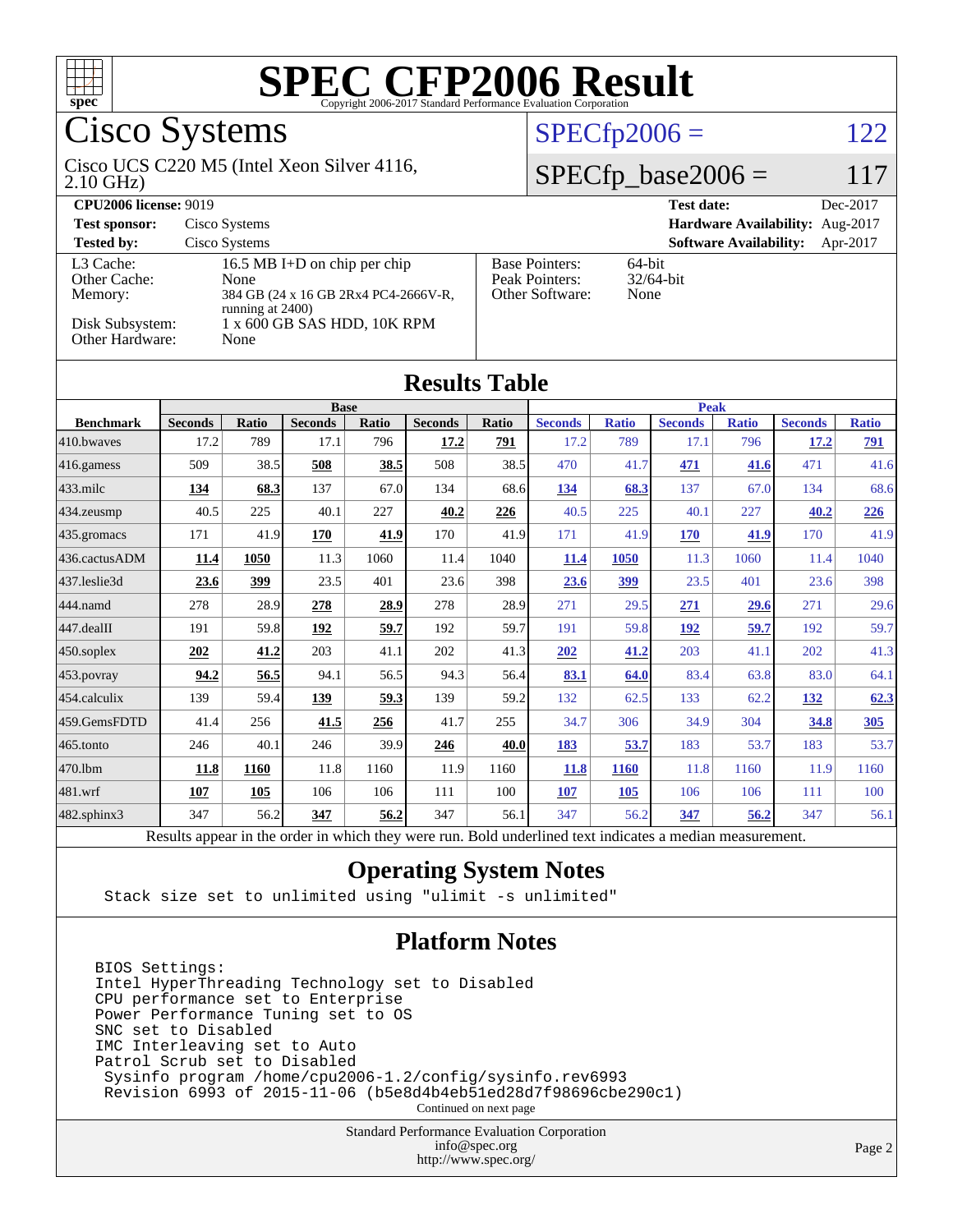

Cisco Systems

 $SPECTp2006 = 122$ 

2.10 GHz) Cisco UCS C220 M5 (Intel Xeon Silver 4116,

 $SPECfp\_base2006 = 117$ 

**[CPU2006 license:](http://www.spec.org/auto/cpu2006/Docs/result-fields.html#CPU2006license)** 9019 **[Test date:](http://www.spec.org/auto/cpu2006/Docs/result-fields.html#Testdate)** Dec-2017 **[Test sponsor:](http://www.spec.org/auto/cpu2006/Docs/result-fields.html#Testsponsor)** Cisco Systems **[Hardware Availability:](http://www.spec.org/auto/cpu2006/Docs/result-fields.html#HardwareAvailability)** Aug-2017 **[Tested by:](http://www.spec.org/auto/cpu2006/Docs/result-fields.html#Testedby)** Cisco Systems **[Software Availability:](http://www.spec.org/auto/cpu2006/Docs/result-fields.html#SoftwareAvailability)** Apr-2017

#### **[Platform Notes \(Continued\)](http://www.spec.org/auto/cpu2006/Docs/result-fields.html#PlatformNotes)**

Standard Performance Evaluation Corporation [info@spec.org](mailto:info@spec.org) <http://www.spec.org/> running on linux-3joc Sat Dec 9 18:55:20 2017 This section contains SUT (System Under Test) info as seen by some common utilities. To remove or add to this section, see: <http://www.spec.org/cpu2006/Docs/config.html#sysinfo> From /proc/cpuinfo model name : Intel(R) Xeon(R) Silver 4116 CPU @ 2.10GHz 2 "physical id"s (chips) 24 "processors" cores, siblings (Caution: counting these is hw and system dependent. The following excerpts from /proc/cpuinfo might not be reliable. Use with caution.) cpu cores : 12 siblings : 12 physical 0: cores 0 1 2 3 4 5 8 9 10 11 12 13 physical 1: cores 0 1 2 3 4 5 8 9 10 11 12 13 cache size : 16896 KB From /proc/meminfo MemTotal: 394864792 kB HugePages\_Total: 0<br>Hugepagesize: 2048 kB Hugepagesize: /usr/bin/lsb\_release -d SUSE Linux Enterprise Server 12 SP2 From /etc/\*release\* /etc/\*version\* SuSE-release: SUSE Linux Enterprise Server 12 (x86\_64) VERSION = 12 PATCHLEVEL = 2 # This file is deprecated and will be removed in a future service pack or release. # Please check /etc/os-release for details about this release. os-release: NAME="SLES" VERSION="12-SP2" VERSION\_ID="12.2" PRETTY NAME="SUSE Linux Enterprise Server 12 SP2" ID="sles" ANSI\_COLOR="0;32" CPE\_NAME="cpe:/o:suse:sles:12:sp2" uname -a: Linux linux-3joc 4.4.21-69-default #1 SMP Tue Oct 25 10:58:20 UTC 2016 (9464f67) x86\_64 x86\_64 x86\_64 GNU/Linux run-level 3 Dec 8 18:44 SPEC is set to: /home/cpu2006-1.2 Filesystem Type Size Used Avail Use% Mounted on Continued on next page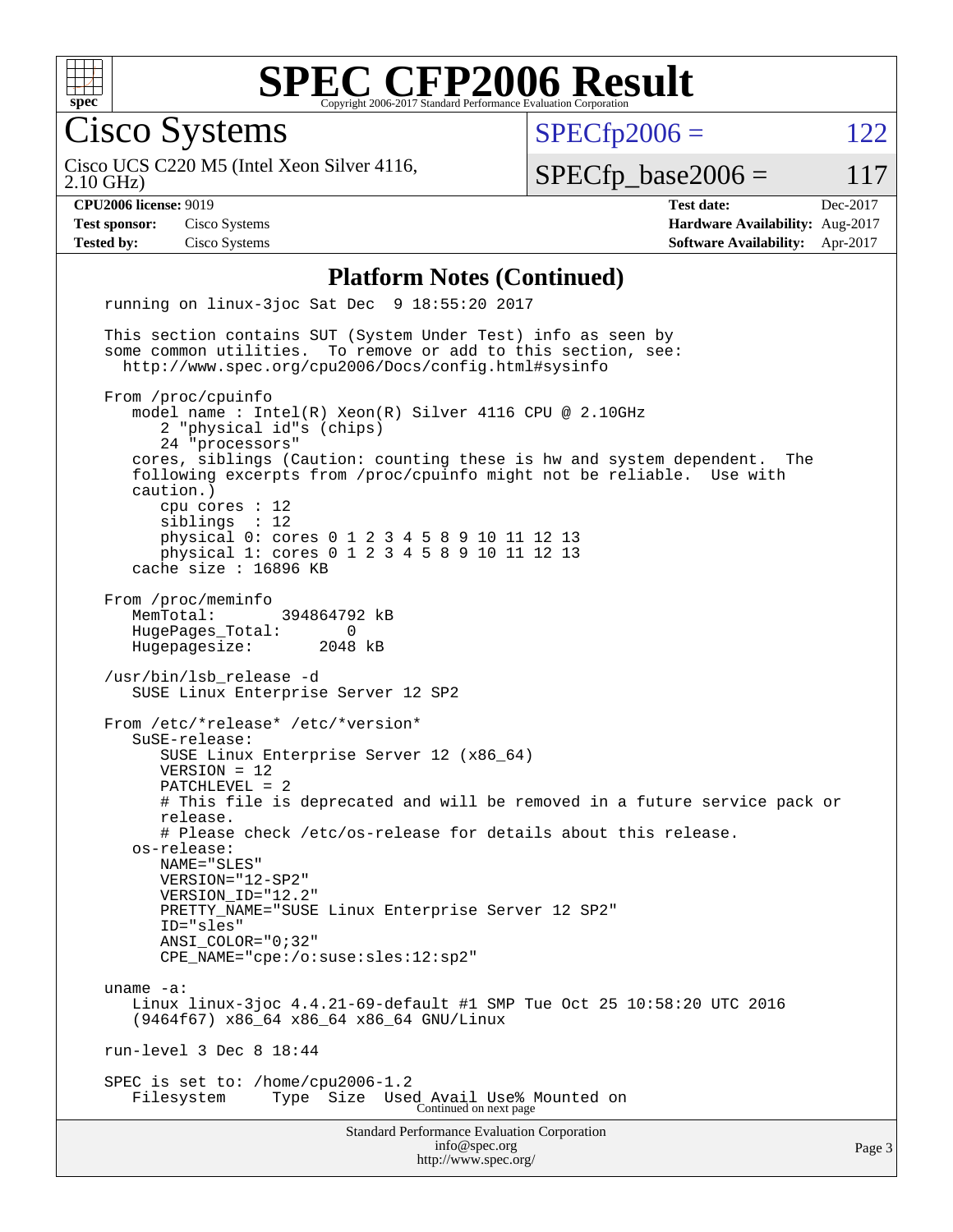

Cisco Systems

 $SPECTp2006 = 122$ 

2.10 GHz) Cisco UCS C220 M5 (Intel Xeon Silver 4116,

 $SPECfp\_base2006 = 117$ 

**[CPU2006 license:](http://www.spec.org/auto/cpu2006/Docs/result-fields.html#CPU2006license)** 9019 **[Test date:](http://www.spec.org/auto/cpu2006/Docs/result-fields.html#Testdate)** Dec-2017 **[Test sponsor:](http://www.spec.org/auto/cpu2006/Docs/result-fields.html#Testsponsor)** Cisco Systems **[Hardware Availability:](http://www.spec.org/auto/cpu2006/Docs/result-fields.html#HardwareAvailability)** Aug-2017 **[Tested by:](http://www.spec.org/auto/cpu2006/Docs/result-fields.html#Testedby)** Cisco Systems **[Software Availability:](http://www.spec.org/auto/cpu2006/Docs/result-fields.html#SoftwareAvailability)** Apr-2017

### **[Platform Notes \(Continued\)](http://www.spec.org/auto/cpu2006/Docs/result-fields.html#PlatformNotes)**

 /dev/sda3 xfs 516G 114G 403G 22% /home Additional information from dmidecode:

 Warning: Use caution when you interpret this section. The 'dmidecode' program reads system data which is "intended to allow hardware to be accurately determined", but the intent may not be met, as there are frequent changes to hardware, firmware, and the "DMTF SMBIOS" standard.

 BIOS Cisco Systems, Inc. C220M5.3.1.1d.0.0615170645 06/15/2017 Memory: 24x 0xCE00 M393A2G40EB2-CTD 16 GB 2 rank 2666 MHz, configured at 2400 MHz

(End of data from sysinfo program)

### **[General Notes](http://www.spec.org/auto/cpu2006/Docs/result-fields.html#GeneralNotes)**

Environment variables set by runspec before the start of the run: KMP\_AFFINITY = "granularity=fine,compact" LD\_LIBRARY\_PATH = "/home/cpu2006-1.2/lib/ia32:/home/cpu2006-1.2/lib/intel64:/home/cpu2006-1.2/sh10.2" OMP\_NUM\_THREADS = "24"

 Binaries compiled on a system with 1x Intel Core i7-4790 CPU + 32GB RAM memory using Redhat Enterprise Linux 7.2 Transparent Huge Pages enabled with: echo always > /sys/kernel/mm/transparent\_hugepage/enabled

### **[Base Compiler Invocation](http://www.spec.org/auto/cpu2006/Docs/result-fields.html#BaseCompilerInvocation)**

[C benchmarks](http://www.spec.org/auto/cpu2006/Docs/result-fields.html#Cbenchmarks): [icc -m64](http://www.spec.org/cpu2006/results/res2017q4/cpu2006-20171211-50972.flags.html#user_CCbase_intel_icc_64bit_bda6cc9af1fdbb0edc3795bac97ada53)

[C++ benchmarks:](http://www.spec.org/auto/cpu2006/Docs/result-fields.html#CXXbenchmarks) [icpc -m64](http://www.spec.org/cpu2006/results/res2017q4/cpu2006-20171211-50972.flags.html#user_CXXbase_intel_icpc_64bit_fc66a5337ce925472a5c54ad6a0de310)

[Fortran benchmarks](http://www.spec.org/auto/cpu2006/Docs/result-fields.html#Fortranbenchmarks): [ifort -m64](http://www.spec.org/cpu2006/results/res2017q4/cpu2006-20171211-50972.flags.html#user_FCbase_intel_ifort_64bit_ee9d0fb25645d0210d97eb0527dcc06e)

[Benchmarks using both Fortran and C](http://www.spec.org/auto/cpu2006/Docs/result-fields.html#BenchmarksusingbothFortranandC): [icc -m64](http://www.spec.org/cpu2006/results/res2017q4/cpu2006-20171211-50972.flags.html#user_CC_FCbase_intel_icc_64bit_bda6cc9af1fdbb0edc3795bac97ada53) [ifort -m64](http://www.spec.org/cpu2006/results/res2017q4/cpu2006-20171211-50972.flags.html#user_CC_FCbase_intel_ifort_64bit_ee9d0fb25645d0210d97eb0527dcc06e)

### **[Base Portability Flags](http://www.spec.org/auto/cpu2006/Docs/result-fields.html#BasePortabilityFlags)**

 410.bwaves: [-DSPEC\\_CPU\\_LP64](http://www.spec.org/cpu2006/results/res2017q4/cpu2006-20171211-50972.flags.html#suite_basePORTABILITY410_bwaves_DSPEC_CPU_LP64) 416.gamess: [-DSPEC\\_CPU\\_LP64](http://www.spec.org/cpu2006/results/res2017q4/cpu2006-20171211-50972.flags.html#suite_basePORTABILITY416_gamess_DSPEC_CPU_LP64) 433.milc: [-DSPEC\\_CPU\\_LP64](http://www.spec.org/cpu2006/results/res2017q4/cpu2006-20171211-50972.flags.html#suite_basePORTABILITY433_milc_DSPEC_CPU_LP64) 434.zeusmp: [-DSPEC\\_CPU\\_LP64](http://www.spec.org/cpu2006/results/res2017q4/cpu2006-20171211-50972.flags.html#suite_basePORTABILITY434_zeusmp_DSPEC_CPU_LP64)

Continued on next page

Standard Performance Evaluation Corporation [info@spec.org](mailto:info@spec.org) <http://www.spec.org/>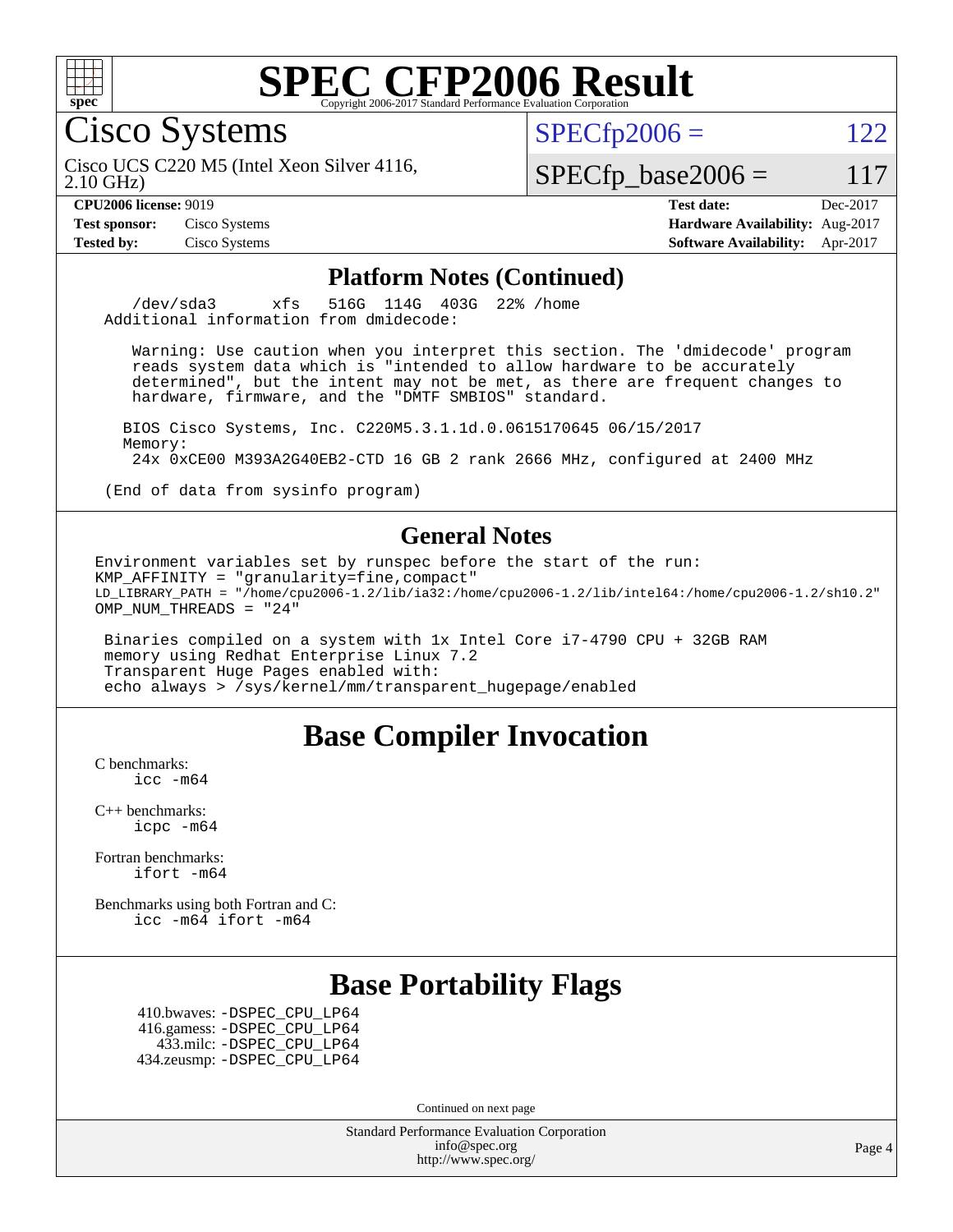

Cisco Systems

2.10 GHz) Cisco UCS C220 M5 (Intel Xeon Silver 4116,  $SPECTp2006 = 122$ 

 $SPECfp\_base2006 = 117$ 

| <b>Test sponsor:</b> | Cisco Systems |
|----------------------|---------------|
| <b>Tested by:</b>    | Cisco Systems |

**[CPU2006 license:](http://www.spec.org/auto/cpu2006/Docs/result-fields.html#CPU2006license)** 9019 **[Test date:](http://www.spec.org/auto/cpu2006/Docs/result-fields.html#Testdate)** Dec-2017 **[Hardware Availability:](http://www.spec.org/auto/cpu2006/Docs/result-fields.html#HardwareAvailability)** Aug-2017 **[Software Availability:](http://www.spec.org/auto/cpu2006/Docs/result-fields.html#SoftwareAvailability)** Apr-2017

### **[Base Portability Flags \(Continued\)](http://www.spec.org/auto/cpu2006/Docs/result-fields.html#BasePortabilityFlags)**

 435.gromacs: [-DSPEC\\_CPU\\_LP64](http://www.spec.org/cpu2006/results/res2017q4/cpu2006-20171211-50972.flags.html#suite_basePORTABILITY435_gromacs_DSPEC_CPU_LP64) [-nofor\\_main](http://www.spec.org/cpu2006/results/res2017q4/cpu2006-20171211-50972.flags.html#user_baseLDPORTABILITY435_gromacs_f-nofor_main) 436.cactusADM: [-DSPEC\\_CPU\\_LP64](http://www.spec.org/cpu2006/results/res2017q4/cpu2006-20171211-50972.flags.html#suite_basePORTABILITY436_cactusADM_DSPEC_CPU_LP64) [-nofor\\_main](http://www.spec.org/cpu2006/results/res2017q4/cpu2006-20171211-50972.flags.html#user_baseLDPORTABILITY436_cactusADM_f-nofor_main) 437.leslie3d: [-DSPEC\\_CPU\\_LP64](http://www.spec.org/cpu2006/results/res2017q4/cpu2006-20171211-50972.flags.html#suite_basePORTABILITY437_leslie3d_DSPEC_CPU_LP64) 444.namd: [-DSPEC\\_CPU\\_LP64](http://www.spec.org/cpu2006/results/res2017q4/cpu2006-20171211-50972.flags.html#suite_basePORTABILITY444_namd_DSPEC_CPU_LP64) 447.dealII: [-DSPEC\\_CPU\\_LP64](http://www.spec.org/cpu2006/results/res2017q4/cpu2006-20171211-50972.flags.html#suite_basePORTABILITY447_dealII_DSPEC_CPU_LP64) 450.soplex: [-DSPEC\\_CPU\\_LP64](http://www.spec.org/cpu2006/results/res2017q4/cpu2006-20171211-50972.flags.html#suite_basePORTABILITY450_soplex_DSPEC_CPU_LP64) 453.povray: [-DSPEC\\_CPU\\_LP64](http://www.spec.org/cpu2006/results/res2017q4/cpu2006-20171211-50972.flags.html#suite_basePORTABILITY453_povray_DSPEC_CPU_LP64) 454.calculix: [-DSPEC\\_CPU\\_LP64](http://www.spec.org/cpu2006/results/res2017q4/cpu2006-20171211-50972.flags.html#suite_basePORTABILITY454_calculix_DSPEC_CPU_LP64) [-nofor\\_main](http://www.spec.org/cpu2006/results/res2017q4/cpu2006-20171211-50972.flags.html#user_baseLDPORTABILITY454_calculix_f-nofor_main) 459.GemsFDTD: [-DSPEC\\_CPU\\_LP64](http://www.spec.org/cpu2006/results/res2017q4/cpu2006-20171211-50972.flags.html#suite_basePORTABILITY459_GemsFDTD_DSPEC_CPU_LP64) 465.tonto: [-DSPEC\\_CPU\\_LP64](http://www.spec.org/cpu2006/results/res2017q4/cpu2006-20171211-50972.flags.html#suite_basePORTABILITY465_tonto_DSPEC_CPU_LP64) 470.lbm: [-DSPEC\\_CPU\\_LP64](http://www.spec.org/cpu2006/results/res2017q4/cpu2006-20171211-50972.flags.html#suite_basePORTABILITY470_lbm_DSPEC_CPU_LP64) 481.wrf: [-DSPEC\\_CPU\\_LP64](http://www.spec.org/cpu2006/results/res2017q4/cpu2006-20171211-50972.flags.html#suite_basePORTABILITY481_wrf_DSPEC_CPU_LP64) [-DSPEC\\_CPU\\_CASE\\_FLAG](http://www.spec.org/cpu2006/results/res2017q4/cpu2006-20171211-50972.flags.html#b481.wrf_baseCPORTABILITY_DSPEC_CPU_CASE_FLAG) [-DSPEC\\_CPU\\_LINUX](http://www.spec.org/cpu2006/results/res2017q4/cpu2006-20171211-50972.flags.html#b481.wrf_baseCPORTABILITY_DSPEC_CPU_LINUX) 482.sphinx3: [-DSPEC\\_CPU\\_LP64](http://www.spec.org/cpu2006/results/res2017q4/cpu2006-20171211-50972.flags.html#suite_basePORTABILITY482_sphinx3_DSPEC_CPU_LP64)

### **[Base Optimization Flags](http://www.spec.org/auto/cpu2006/Docs/result-fields.html#BaseOptimizationFlags)**

[C benchmarks](http://www.spec.org/auto/cpu2006/Docs/result-fields.html#Cbenchmarks):

[-xCORE-AVX2](http://www.spec.org/cpu2006/results/res2017q4/cpu2006-20171211-50972.flags.html#user_CCbase_f-xCORE-AVX2) [-ipo](http://www.spec.org/cpu2006/results/res2017q4/cpu2006-20171211-50972.flags.html#user_CCbase_f-ipo) [-O3](http://www.spec.org/cpu2006/results/res2017q4/cpu2006-20171211-50972.flags.html#user_CCbase_f-O3) [-no-prec-div](http://www.spec.org/cpu2006/results/res2017q4/cpu2006-20171211-50972.flags.html#user_CCbase_f-no-prec-div) [-parallel](http://www.spec.org/cpu2006/results/res2017q4/cpu2006-20171211-50972.flags.html#user_CCbase_f-parallel) [-qopt-prefetch](http://www.spec.org/cpu2006/results/res2017q4/cpu2006-20171211-50972.flags.html#user_CCbase_f-qopt-prefetch)

[C++ benchmarks:](http://www.spec.org/auto/cpu2006/Docs/result-fields.html#CXXbenchmarks)

[-xCORE-AVX2](http://www.spec.org/cpu2006/results/res2017q4/cpu2006-20171211-50972.flags.html#user_CXXbase_f-xCORE-AVX2) [-ipo](http://www.spec.org/cpu2006/results/res2017q4/cpu2006-20171211-50972.flags.html#user_CXXbase_f-ipo) [-O3](http://www.spec.org/cpu2006/results/res2017q4/cpu2006-20171211-50972.flags.html#user_CXXbase_f-O3) [-no-prec-div](http://www.spec.org/cpu2006/results/res2017q4/cpu2006-20171211-50972.flags.html#user_CXXbase_f-no-prec-div) [-qopt-prefetch](http://www.spec.org/cpu2006/results/res2017q4/cpu2006-20171211-50972.flags.html#user_CXXbase_f-qopt-prefetch)

[Fortran benchmarks](http://www.spec.org/auto/cpu2006/Docs/result-fields.html#Fortranbenchmarks):

[-xCORE-AVX2](http://www.spec.org/cpu2006/results/res2017q4/cpu2006-20171211-50972.flags.html#user_FCbase_f-xCORE-AVX2) [-ipo](http://www.spec.org/cpu2006/results/res2017q4/cpu2006-20171211-50972.flags.html#user_FCbase_f-ipo) [-O3](http://www.spec.org/cpu2006/results/res2017q4/cpu2006-20171211-50972.flags.html#user_FCbase_f-O3) [-no-prec-div](http://www.spec.org/cpu2006/results/res2017q4/cpu2006-20171211-50972.flags.html#user_FCbase_f-no-prec-div) [-parallel](http://www.spec.org/cpu2006/results/res2017q4/cpu2006-20171211-50972.flags.html#user_FCbase_f-parallel) [-qopt-prefetch](http://www.spec.org/cpu2006/results/res2017q4/cpu2006-20171211-50972.flags.html#user_FCbase_f-qopt-prefetch)

[Benchmarks using both Fortran and C](http://www.spec.org/auto/cpu2006/Docs/result-fields.html#BenchmarksusingbothFortranandC):

[-xCORE-AVX2](http://www.spec.org/cpu2006/results/res2017q4/cpu2006-20171211-50972.flags.html#user_CC_FCbase_f-xCORE-AVX2) [-ipo](http://www.spec.org/cpu2006/results/res2017q4/cpu2006-20171211-50972.flags.html#user_CC_FCbase_f-ipo) [-O3](http://www.spec.org/cpu2006/results/res2017q4/cpu2006-20171211-50972.flags.html#user_CC_FCbase_f-O3) [-no-prec-div](http://www.spec.org/cpu2006/results/res2017q4/cpu2006-20171211-50972.flags.html#user_CC_FCbase_f-no-prec-div) [-parallel](http://www.spec.org/cpu2006/results/res2017q4/cpu2006-20171211-50972.flags.html#user_CC_FCbase_f-parallel) [-qopt-prefetch](http://www.spec.org/cpu2006/results/res2017q4/cpu2006-20171211-50972.flags.html#user_CC_FCbase_f-qopt-prefetch)

### **[Peak Compiler Invocation](http://www.spec.org/auto/cpu2006/Docs/result-fields.html#PeakCompilerInvocation)**

[C benchmarks](http://www.spec.org/auto/cpu2006/Docs/result-fields.html#Cbenchmarks): [icc -m64](http://www.spec.org/cpu2006/results/res2017q4/cpu2006-20171211-50972.flags.html#user_CCpeak_intel_icc_64bit_bda6cc9af1fdbb0edc3795bac97ada53)

[C++ benchmarks:](http://www.spec.org/auto/cpu2006/Docs/result-fields.html#CXXbenchmarks) [icpc -m64](http://www.spec.org/cpu2006/results/res2017q4/cpu2006-20171211-50972.flags.html#user_CXXpeak_intel_icpc_64bit_fc66a5337ce925472a5c54ad6a0de310)

[Fortran benchmarks](http://www.spec.org/auto/cpu2006/Docs/result-fields.html#Fortranbenchmarks): [ifort -m64](http://www.spec.org/cpu2006/results/res2017q4/cpu2006-20171211-50972.flags.html#user_FCpeak_intel_ifort_64bit_ee9d0fb25645d0210d97eb0527dcc06e)

[Benchmarks using both Fortran and C](http://www.spec.org/auto/cpu2006/Docs/result-fields.html#BenchmarksusingbothFortranandC): [icc -m64](http://www.spec.org/cpu2006/results/res2017q4/cpu2006-20171211-50972.flags.html#user_CC_FCpeak_intel_icc_64bit_bda6cc9af1fdbb0edc3795bac97ada53) [ifort -m64](http://www.spec.org/cpu2006/results/res2017q4/cpu2006-20171211-50972.flags.html#user_CC_FCpeak_intel_ifort_64bit_ee9d0fb25645d0210d97eb0527dcc06e)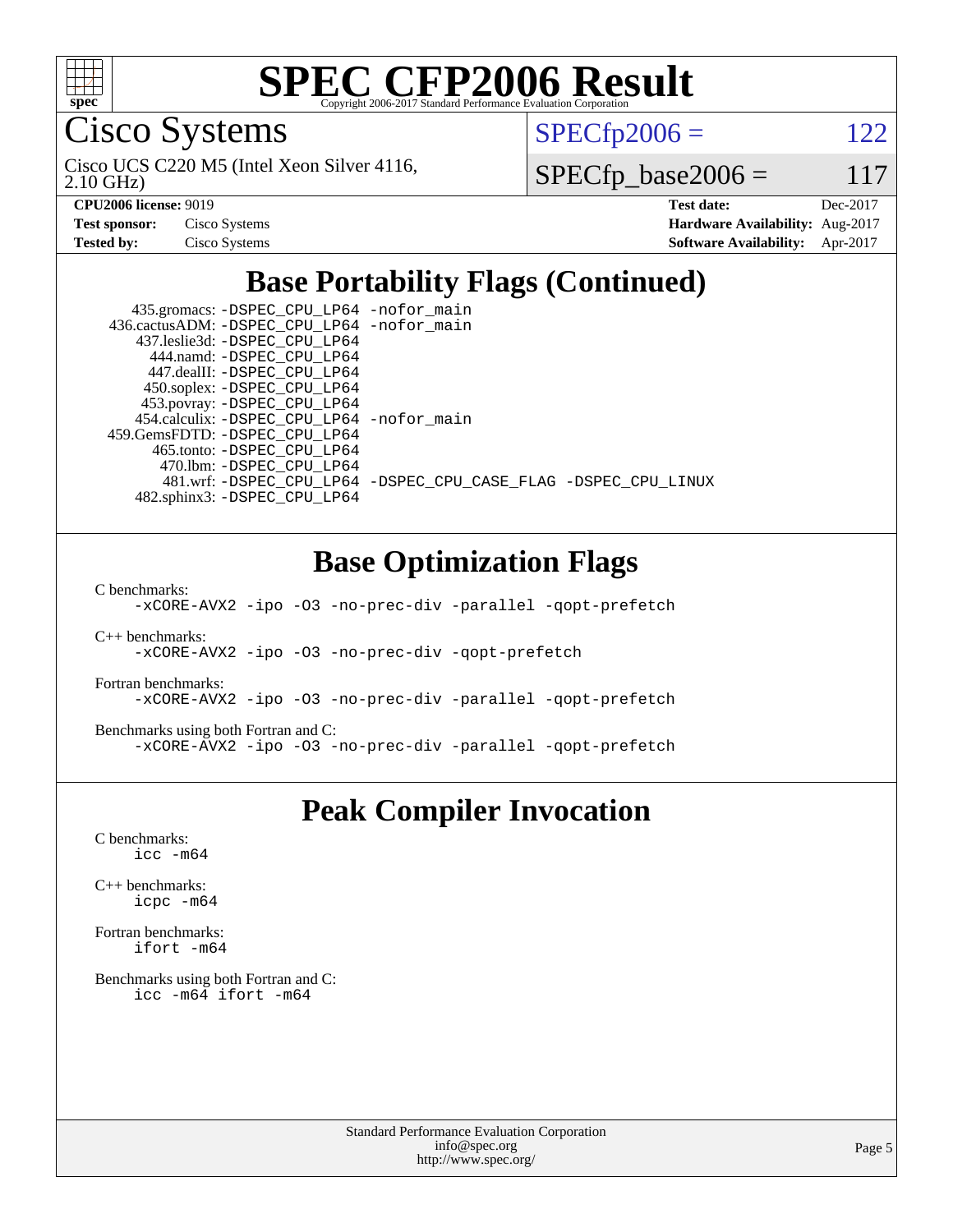

Cisco Systems

2.10 GHz) Cisco UCS C220 M5 (Intel Xeon Silver 4116,  $SPECTp2006 = 122$ 

 $SPECfp\_base2006 = 117$ 

**[CPU2006 license:](http://www.spec.org/auto/cpu2006/Docs/result-fields.html#CPU2006license)** 9019 **[Test date:](http://www.spec.org/auto/cpu2006/Docs/result-fields.html#Testdate)** Dec-2017 **[Test sponsor:](http://www.spec.org/auto/cpu2006/Docs/result-fields.html#Testsponsor)** Cisco Systems **[Hardware Availability:](http://www.spec.org/auto/cpu2006/Docs/result-fields.html#HardwareAvailability)** Aug-2017 **[Tested by:](http://www.spec.org/auto/cpu2006/Docs/result-fields.html#Testedby)** Cisco Systems **[Software Availability:](http://www.spec.org/auto/cpu2006/Docs/result-fields.html#SoftwareAvailability)** Apr-2017

### **[Peak Portability Flags](http://www.spec.org/auto/cpu2006/Docs/result-fields.html#PeakPortabilityFlags)**

Same as Base Portability Flags

## **[Peak Optimization Flags](http://www.spec.org/auto/cpu2006/Docs/result-fields.html#PeakOptimizationFlags)**

[C benchmarks](http://www.spec.org/auto/cpu2006/Docs/result-fields.html#Cbenchmarks):

433.milc: basepeak = yes

 $470$ .lbm: basepeak = yes

 $482$ .sphinx3: basepeak = yes

[C++ benchmarks:](http://www.spec.org/auto/cpu2006/Docs/result-fields.html#CXXbenchmarks)

```
 444.namd: -prof-gen(pass 1) -prof-use(pass 2) -xCORE-AVX2(pass 2)
      -par-num-threads=1-ipo-O3(pass 2)-no-prec-div(pass 2) -fno-alias -auto-ilp32
```
447.dealII: basepeak = yes

 $450$ .soplex: basepeak = yes

```
 453.povray: -prof-gen(pass 1) -prof-use(pass 2) -xCORE-AVX2(pass 2)
        -par-num-threads=1-ipo-O3(pass 2)-no-prec-div(pass 2) -unroll4 -ansi-alias
```
[Fortran benchmarks](http://www.spec.org/auto/cpu2006/Docs/result-fields.html#Fortranbenchmarks):

```
410.bwaves: basepeak = yes 416.gamess: -prof-gen(pass 1) -prof-use(pass 2) -xCORE-AVX2(pass 2)
            -par-num-threads=1-ipo-O3(pass 2)-no-prec-div(pass 2) -unroll2 -inline-level=0 -scalar-rep-
   434.zeusmp: basepeak = yes
   437.leslie3d: basepeak = yes
459.GemsFDTD: -prof-gen(pass 1) -prof-use(pass 2) -xCORE-AVX2(pass 2)
            -par-num-threads=1(pass 1) -ipo(pass 2) -O3(pass 2)
            -no-prec-div(pass 2) -unroll2 -inline-level=0
            -qopt-prefetch -parallel
     465.tonto: -prof-gen(pass 1) -prof-use(pass 2) -xCORE-AVX2(pass 2)
            -par-num-threads=1(pass 1) -ipo(pass 2) -O3(pass 2)
            -no-prec-div-inline-calloc-qopt-malloc-options=3
            -auto -unroll4
```
Continued on next page

```
Standard Performance Evaluation Corporation
            info@spec.org
          http://www.spec.org/
```